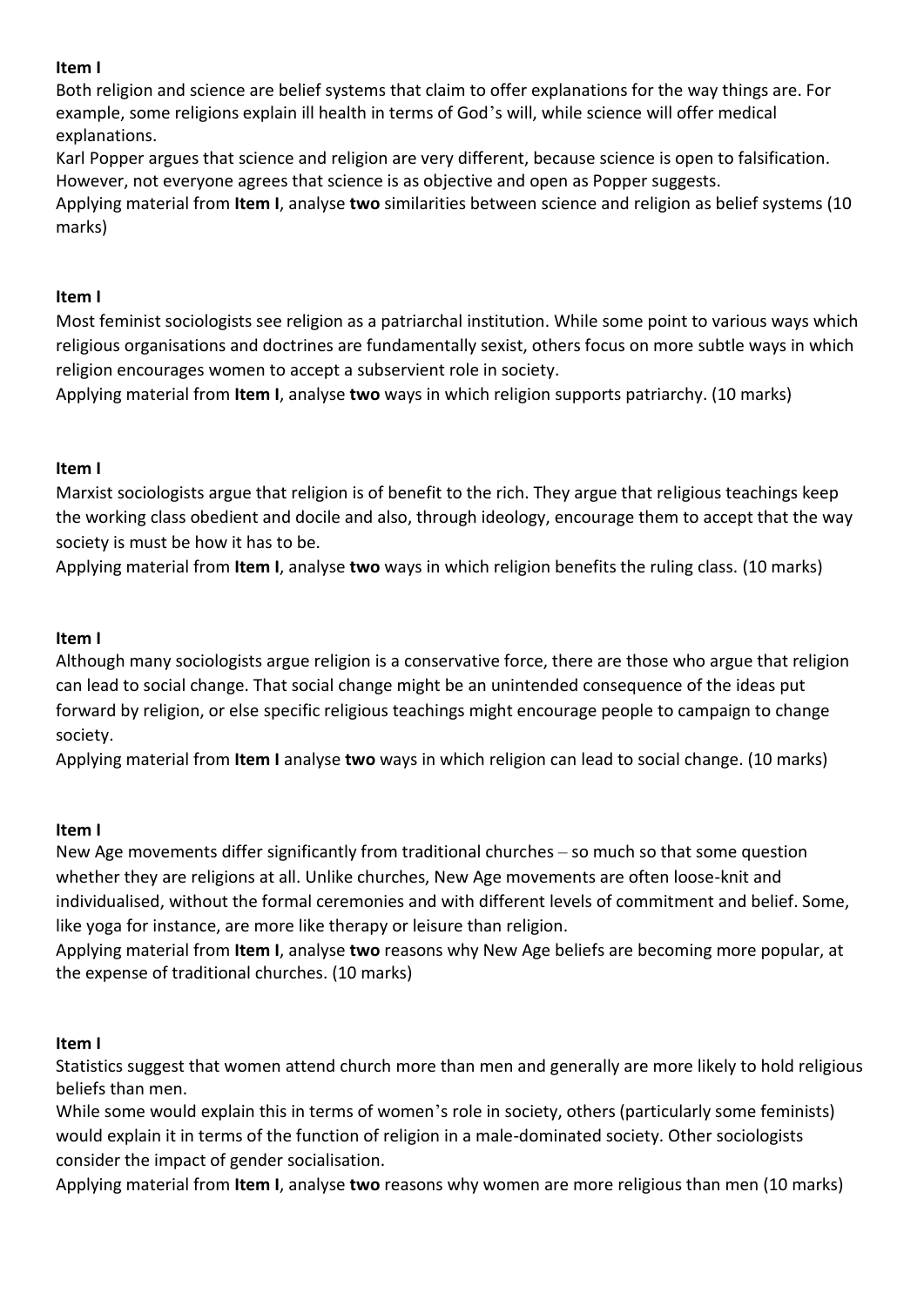### **Item I**

In the past, traditional established churches, like the Church of England, had considerable power and influence in society, much of which is no longer there.

It is also the case that most people used to participate in these religious organisations, which were mainstream, compared with other spiritual organisations and sects.

Applying material from **Item I**, analyse **two** reasons why churches have lost support during the last 30 years. (10 marks)

### **Item I**

Religions typically hold strong beliefs and values about issues such as life, gender roles and relationships, sexuality, and how society should be organised. Through its rituals, religion can make individuals feel part of something greater than themselves and bind them together, curbing their selfishness and enabling them to cooperate to achieve shared goals. However, religion has also often been closely allied to privileged groups in society and has been accused of upholding their interests.

Applying material from **Item I**, analyse **two** arguments in support of the idea that religion is a conservative social force. (10 marks)

# **Item I**

The United States is home to groups such as the New Christian Right that campaign to promote religious values in wider society, and opinion polls show that about 40% of Americans describe themselves as 'regular church attenders'. Although these figures may lack validity, church attendance in the USA is certainly higher in European societies such as the United Kingdom. As such large numbers of people are churchgoers, it is likely that there are a wide variety of motives for church attendance.

Applying material from **Item I**, analyse **two** reasons why apparently high church attendance figures may not mean that the United States is a religious society. (10 marks)

#### **Item I**

In today's secular Western societies such as Britain, traditional religion still remains an important source of identity and belonging for some people. For many, religious socialisation into the faith of their parents has formed an important part of their upbringing. Traditional religion may also appeal to some because it celebrates their role. For others, New Age spirituality may have particular appeal because it allows them to deal with the role conflicts that arise in modern societies and choose an 'authentic' identity for themselves.

Applying material from **Item I**, analyse **two** reasons for differences in religiosity between social groups. (10 marks)

#### **Item I**

As a result of globalisation, the world today is increasingly interconnected. New information technology has created a global communication network and the media transmit images and ideas around the world, often spreading Western values to the developing world. Globalisation has produced economic growth and brought rising prosperity to some groups in developing countries, creating a new middle class, but it has also widened the gap between rich and poor. It has also led to greater flows of people across frontiers as people seek opportunities in the developed countries.

Applying material from **Item I**, analyse **two** effects of globalisation on religion. (10 marks)